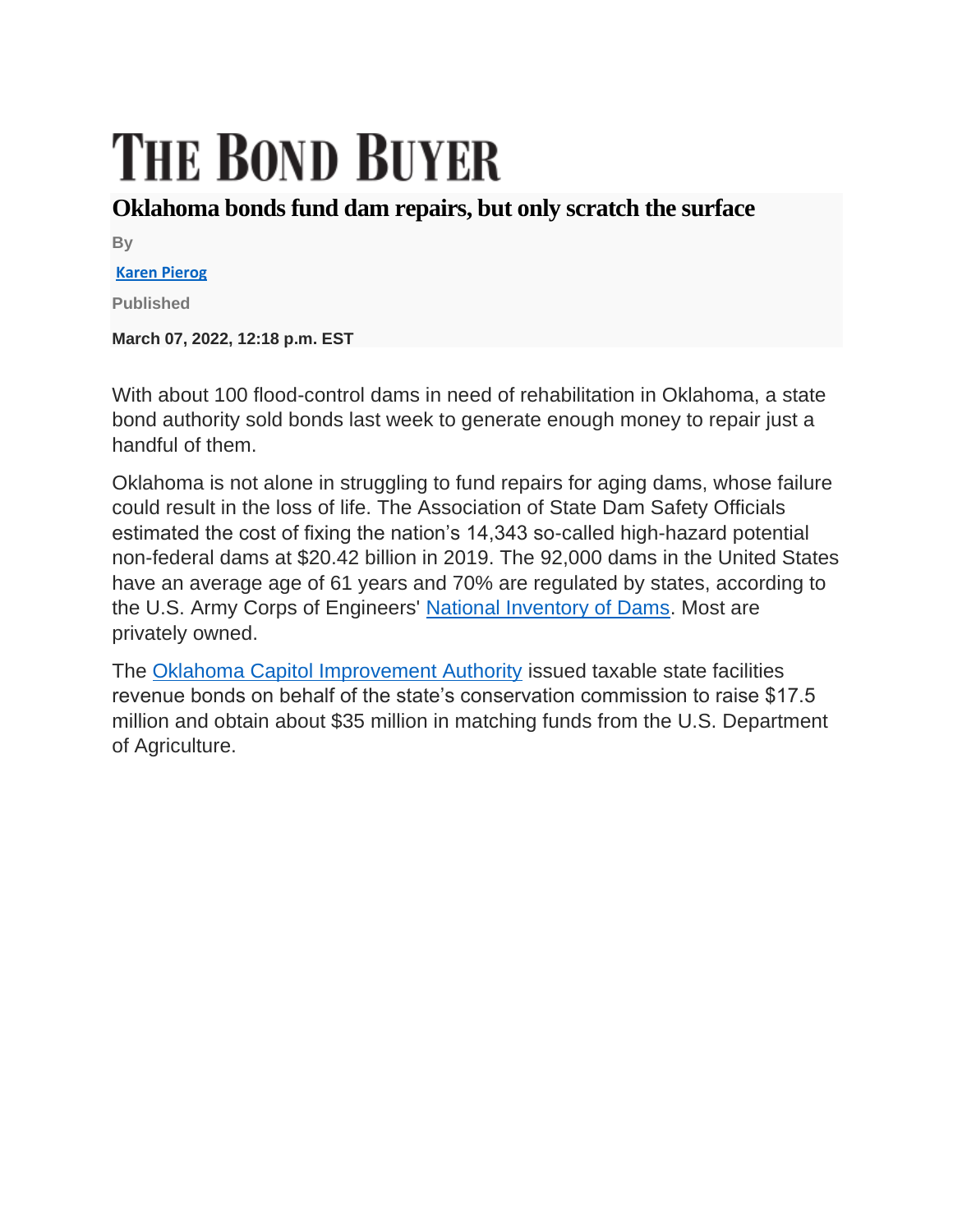

"Exempt facility bonds are regularly used to finance dam repairs and construction, and we expect them to be tapped in coordination with federal funding," said said Katie Kramer, vice president of the Council of Development Finance Agencies.

Trey Lam, the Oklahoma Conservation Commission's executive director, said the bond issue, authorized a couple of years ago by the state legislature, will generate the 35% state share required for the 65% federal match.

"We got enough to fund about maybe five or six dams, maybe a little more out of the \$17.5 million we're going to do, but we've got another 90 to do" he said. "I would suspect in a few more years there's going to be some more bonds sold to continue to finance our portion of it. I think that is a more palatable way to do it than try to get it all through state appropriations."

The Oklahoma bonds, priced through Stifel, were rated AA-minus by S&P Global Ratings and Fitch Ratings based on a lease agreement between the authority and the commission, which will make debt payments from funds annually appropriated by the Oklahoma Legislature.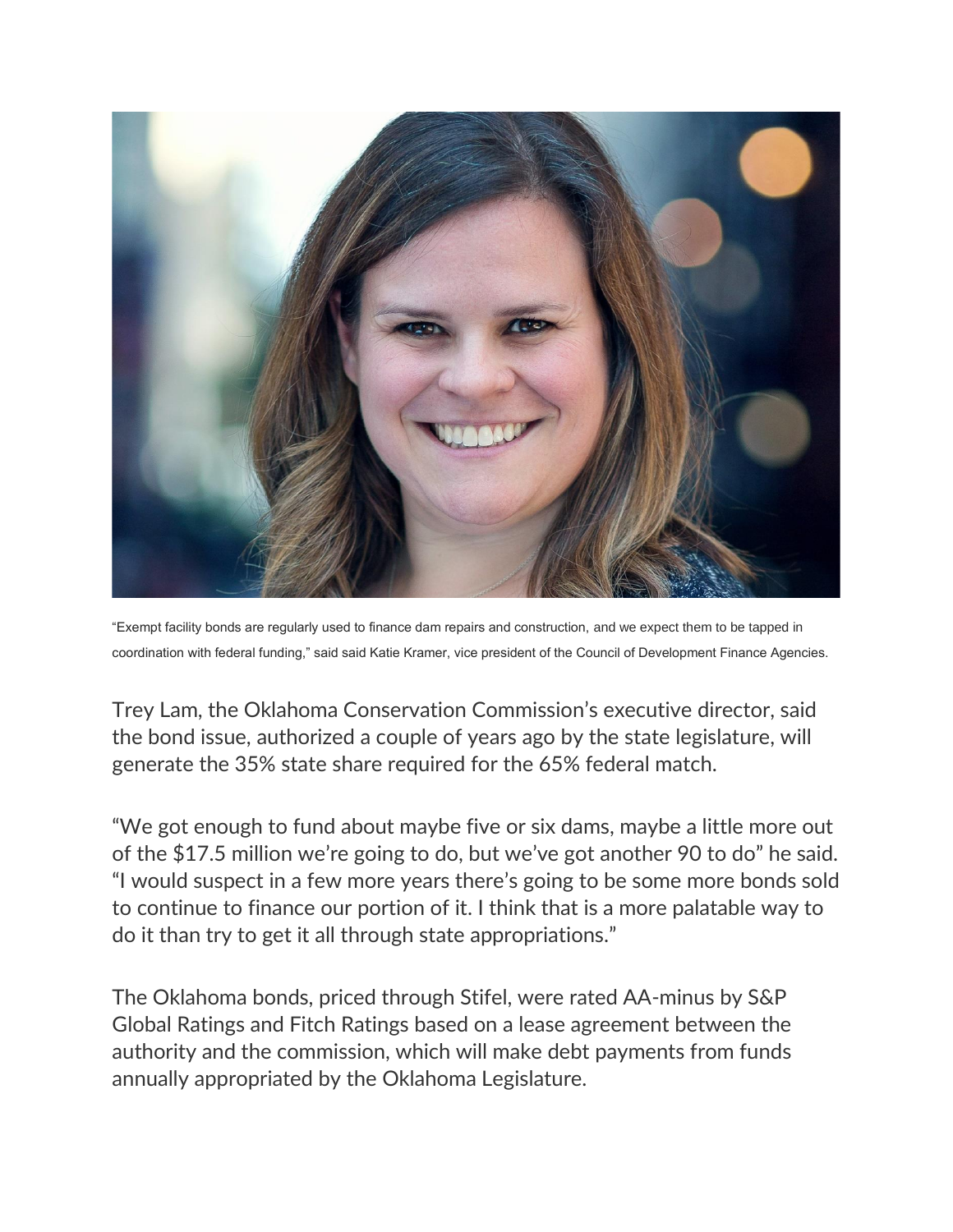Hilltop Securities was municipal advisor. Floyd Law Firm was bond counsel.

The bonds priced to yield from 1.704% for the July 2023 maturity to 3.841 for the 2040, according to the Municipal Securities Rulemaking Board's EMMA website.

The state's 2,107 flood control dams were mostly constructed in the 1940s and 1950s. At the end of 2016, 260 were classified as high hazard with about 100 of those not meeting current state or federal safety criteria.

Lam said the average price tag for rehabilitating a dam rose from an average \$750,000 in 2007 to \$2.6 million in 2019, with recent projects costing over \$11 million.

"The construction cost, engineering, materials, have just escalated significantly," he added.

Only about \$2.3 billion of the \$1.1 trillion infrastructure package President Joe Biden signed into law in November is earmarked for dam repairs, upgrades, and removals nationwide.

"We expect many projects will still need bond financing in order to be fully financed," said Katie Kramer, vice president of the Council of Development Finance Agencies. "The federal funds will not be enough to address all of the capital needs for a project. Exempt facility bonds are regularly used to finance dam repairs and construction, and we expect them to be tapped in coordination with federal funding."

The Infrastructure Investment and Jobs Act will provide \$585 million for high hazard dams under a Federal Emergency Management Agency program begun in 2016 and \$118 million for a USDA program for small watershed rehab projects, according to Mark Ogden, technical specialist with the Association of State Dam Safety Officials.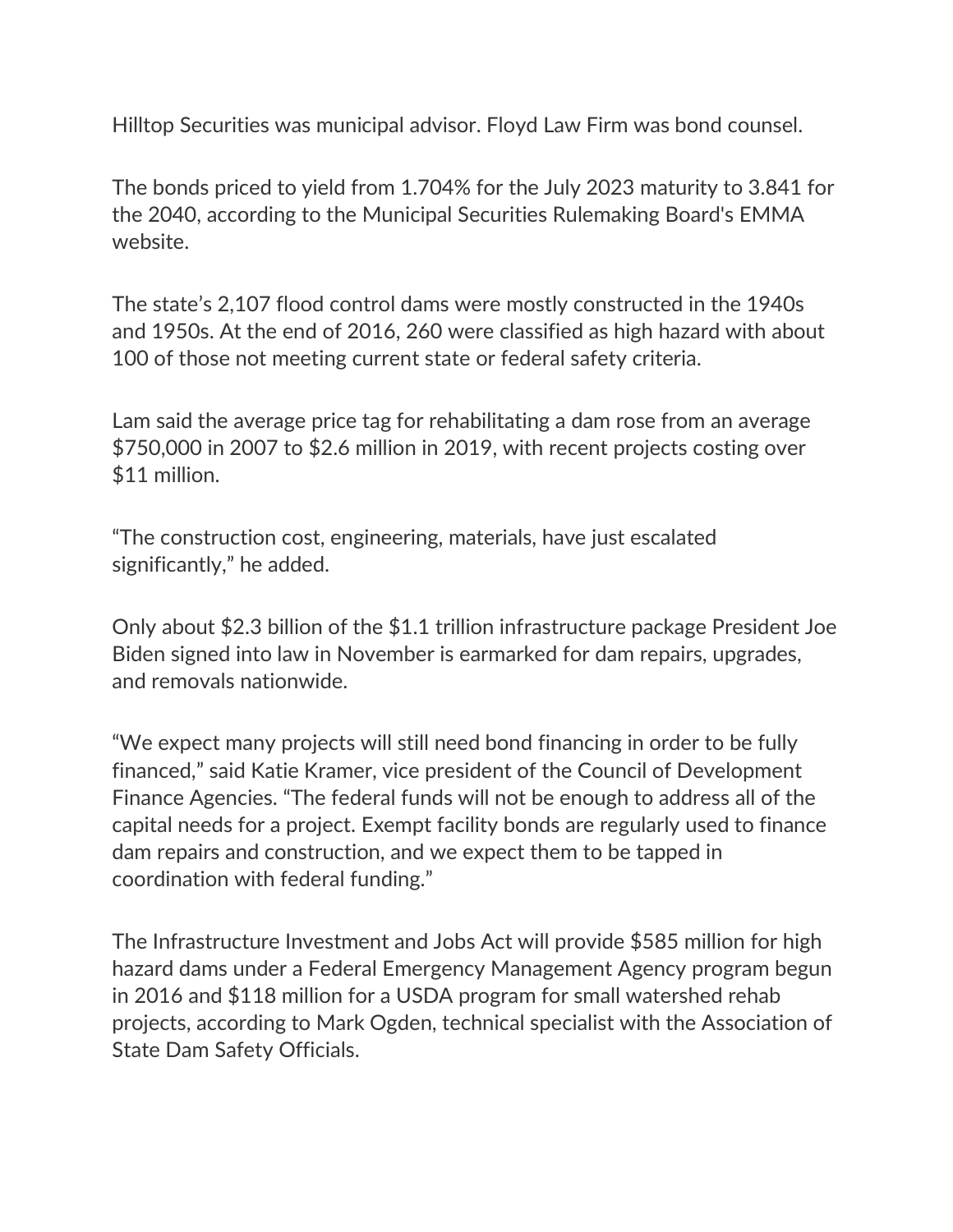"It's certainly a giant leap forward from what we had experienced in the past," he said, adding that appropriations for both programs have fallen short.

Congress only appropriated about \$12 million in fiscal 2021 for FEMA's High Hazard Potential Dam Grant Program even though the 2016 act authorized \$60 million in spending for that year.

Funding for the Watershed Rehabilitation Program from the USDA's Natural Resources Conservation Service was \$12.7 million for 46 projects in six states in fiscal 2021, down from \$25.6 million for 30 projects in 18 states and 51 dam assessments in six states in fiscal 2020.

[More money is needed](https://www.bondbuyer.com/news/the-roads-and-bridges-trains-and-tunnels-to-u-s-infrastructure-recovery) as costs climb, while coming up with matching funds can be difficult, particularly for smaller and poorer communities. Ogden said efforts underway in Congress to try to eliminate their matching requirement. Meanwhile, some states have created programs for local funding.

New Jersey voters in 2003 approved \$200 million of general obligation bonds for water-related projects, including \$95 million earmarked for low-interest loans for dam repairs. In November, the state announced the availability of \$40 million in loans for local governments and private dam owners.

"New Jersey is one of the few states to provide funding for the upgrade and maintenance of dams through periodic bond acts that ensure a stable source of funding for these types of projects," the state Department of Environmental Protection said in a Nov. 15 [news release.](https://www.nj.gov/dep/newsrel/2021/21_0037.htm) "Over the decades, the DEP has provided nearly \$180 million in funding under the two bond programs. The last round of funding occurred in 2017."

The state had 229 dams classified as potential high hazard, according to the American Society of Civil Engineers' 2021 infrastructure report card.

The U.S. Treasury Department's [final rule](https://www.bondbuyer.com/news/treasury-final-ruling-expands-spending-on-water-sewage-broadband) released in January on permitted spending under the \$350 billion Coronavirus State and Local Fiscal Recovery